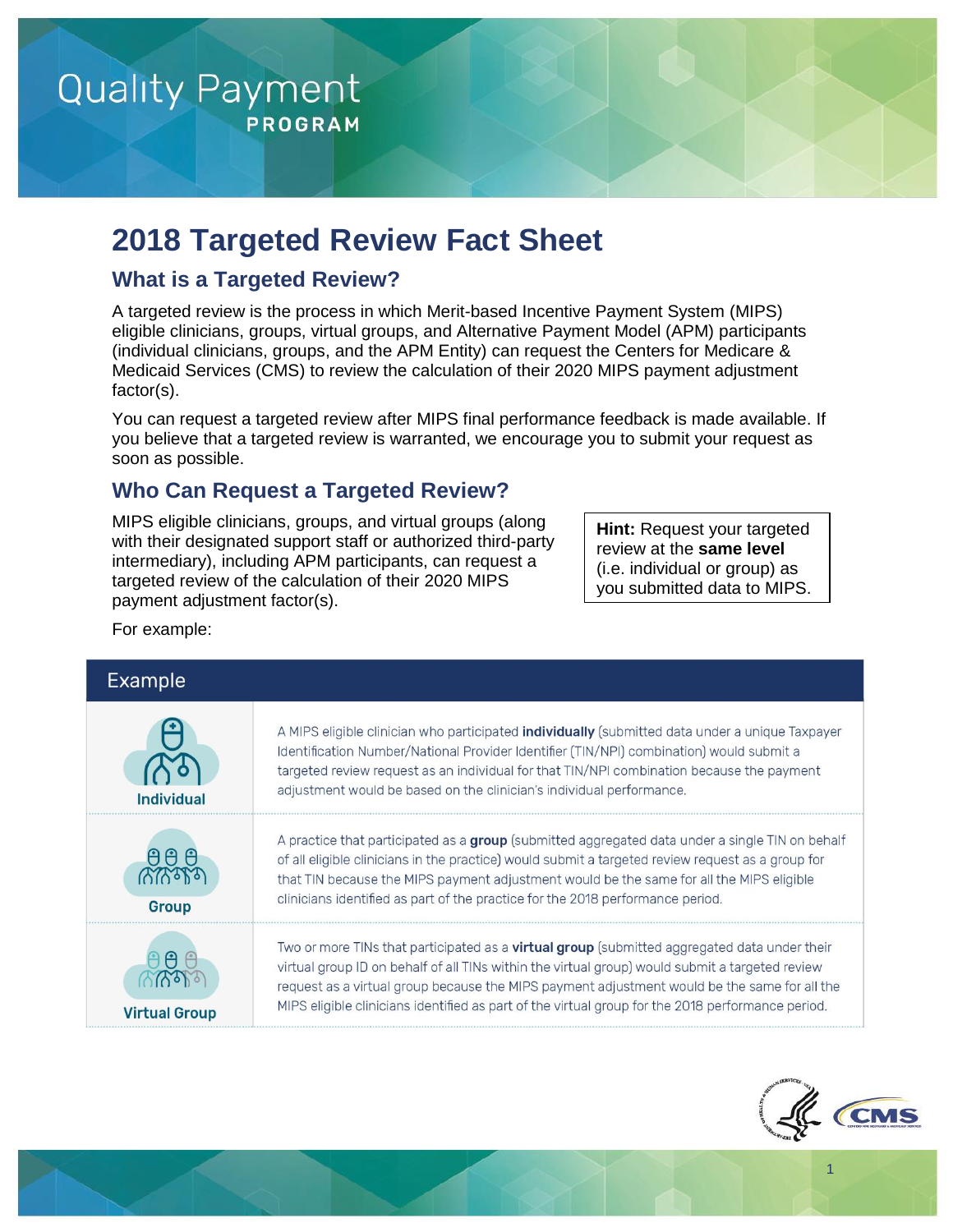|     | A MIPS eligible clinician who <b>participated in an APM individually</b> (submitted data under a<br>unique TIN/NPI combination) would submit a targeted review request as an APM individual for<br>that TIN/NPI combination because their submission impacts their APM Entity's score.   |
|-----|------------------------------------------------------------------------------------------------------------------------------------------------------------------------------------------------------------------------------------------------------------------------------------------|
|     | A practice (group) that <b>participated in an APM as a group</b> (submitted aggregated data under                                                                                                                                                                                        |
| ΔPM | a single TIN on behalf of all eligible clinicians in the practice) would submit a targeted review<br>request as an APM group for that TIN because their submission impacts their APM Entity's score.                                                                                     |
|     | An APM Entity that submitted data on behalf of all MIPS eligible clinicians in the entity would<br>submit a targeted review request as an APM Entity because the MIPS payment adjustment<br>would be the same for all the MIPS eligible clinicians identified as part of the APM Entity. |

# **Why Would a Clinician Request a Targeted Review?**

If you believe there's an error with your **2018 MIPS final performance feedback** and **2020 MIPS payment adjustment factor(s)**, you may request a targeted review.

While this is not an exhaustive list, the following are examples under which you may wish to request a targeted review:

| <b>Issue Type</b>                                     | Circumstance                                                                                                                                                                                                                                                                                                                |
|-------------------------------------------------------|-----------------------------------------------------------------------------------------------------------------------------------------------------------------------------------------------------------------------------------------------------------------------------------------------------------------------------|
| <b>Measure or</b><br><b>Activity Issue</b>            | A MIPS eligible clinician or group has supporting documentation indicating that<br>measures or activities submitted during the submission period have calculation errors<br>or data quality issues. These measures or activities could have been submitted with or<br>without the assistance of a third-party intermediary. |
| ല                                                     | A MIPS eligible clinician or group has supporting documentation indicating that eligibility<br>was not accurately determined for the MIPS eligible clinician or group (e.g., the MIPS<br>eligible clinician or group fell below the low-volume threshold and should not have<br>received a payment adjustment).             |
| <b>Eligibility and</b><br><b>Special Status Issue</b> | A MIPS eligible clinician has supporting documentation indicating that they were<br>excluded from the APM participation list in error and should have been scored under the<br>APM scoring standard.                                                                                                                        |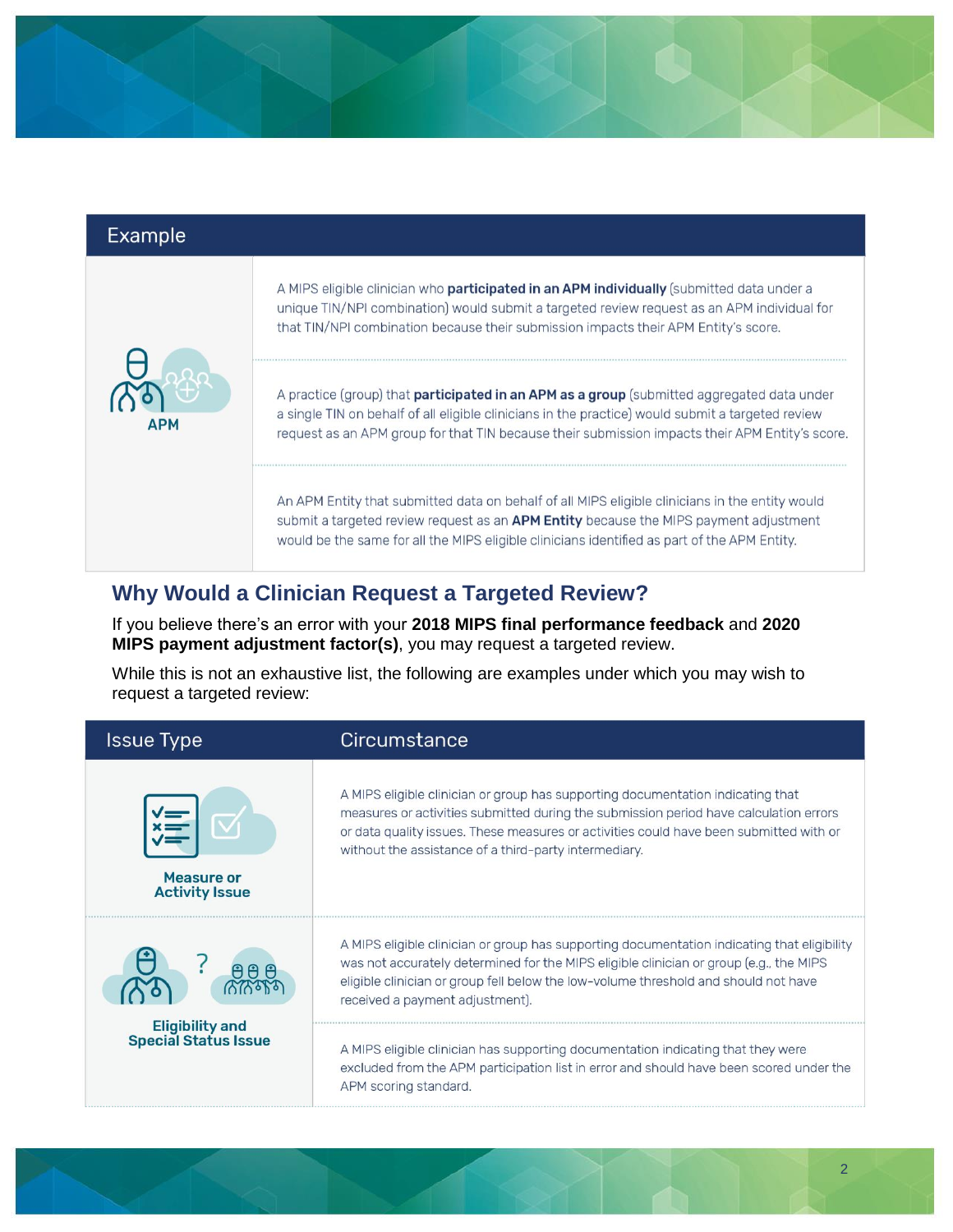#### **Issue Type**



#### Circumstance

A MIPS eligible clinician has supporting documentation indicating that they should qualify for automatic reweighting of performance categories due to extreme and uncontrollable circumstances.

# **What is Outside the Scope of a Targeted Review?**

There are statutory limitations on administrative and judicial review under section 1848(q)(13)(B) of the Social Security Act; as such, there will be no targeted review of:

- The methodology used to determine the amount of the MIPS payment adjustment factor, the amount of the additional MIPS payment adjustment factor, and the determination of such amounts.
- The establishment of the performance standards and the performance period,
- The identification of measures and activities specified for a MIPS performance category and information made public or posted on the Physician Compare Internet Website of the CMS; and
- Methodology developed that is used to calculate performance scores and the calculation of such scores, including the weighting of measures and activities under such methodology.

# **When can a Targeted Review be Requested?**

MIPS final performance feedback for the 2018 performance period is expected to be released on **July 1, 2019**, and you have **until September 30, 2019 at 8:00 pm Eastern Time** to request a targeted review.

We strongly encourage you to review your final MIPS performance feedback by signing into the [Quality Payment](https://qpp.cms.gov/login)  [Program.](https://qpp.cms.gov/login) If you identify an error with your MIPS final performance feedback and MIPS payment adjustment factor(s), request a targeted review as **soon as possible**. This will help to ensure we apply payment adjustments correctly from the start of the 2020 payment year.

**Any request for a targeted review of these items will be denied.**

> Performance feedback available in July includes:

- MIPS final scores,
- 2020 MIPS payment adjustment factor, and
- he additional MIPS payment adjustment factor (if applicable).

3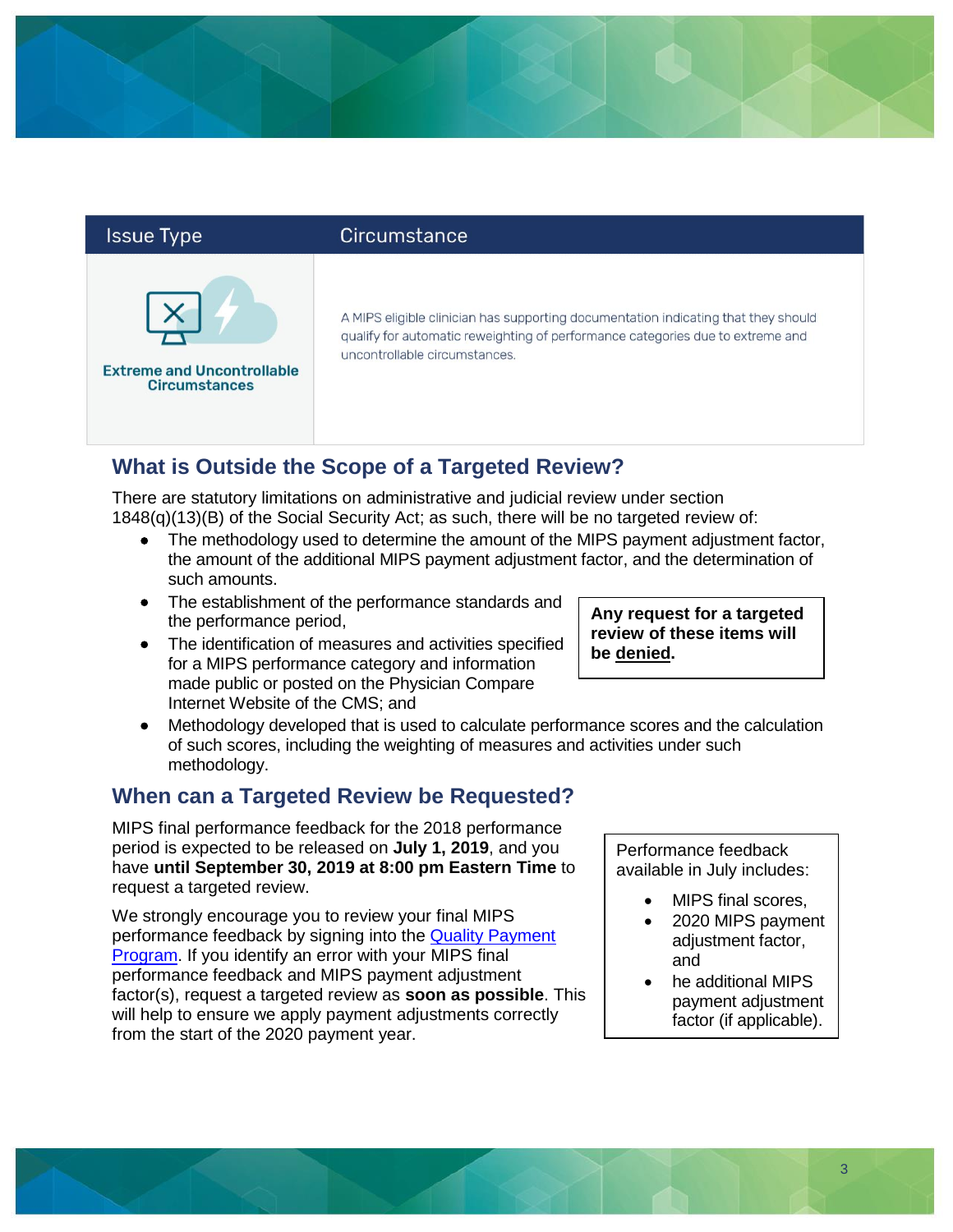

**Note**: All scores and feedback displayed before July 1, 2019 are **preliminary** and serve as a preview of your expected performance feedback.

## **How Do I Request a Targeted Review?**

MIPS eligible clinicians, groups, virtual groups and APM participants can request a targeted review after reviewing their MIPS final performance feedback in July 2019. Targeted review requests will be submitted using the targeted review request form, which can be accessed from your peformance feedback page.

- Sign in to the [Quality Payment Program](https://qpp.cms.gov/login)
- If you don't have a HARP account or role, visit the QPP [Access User Guide](https://qpp-cm-prod-content.s3.amazonaws.com/uploads/335/2018%20QPP%20Access%20User%20Guide.zip) for additional information on creating a HARP account and obtaining a role for your organization.

#### Request a Targeted **Review**

If you believe there is an error with your MIPS final score or Payment Adjustment, you may request a targeted review through September 30, 2019 at 8:00 pm (EDT).

DOWNLOAD FACT SHEET \

**REQUEST A REVIEW** 

If you're **unable** to access MIPS final performance feedback for a MIPS eligible clinician, group, virtual group, or APM, please contact the [Quality Payment Program](https://qpp.cms.gov/about/help-and-support#qpp-service-center) for assistance.

### **What Should I Expect After I Request a Targeted Review?**

Individual MIPS eligible clinicians, groups, and virtual groups (along with their designated support staff or third-party intermediary), including those who participate in an APM, will receive a **confirmation email** after completing a targeted review request. The confirmation email will be sent to the person who submitted (entered their contact information in the submitter section) the request, notifying them that we received the request.

When evaluating the targeted review request, we may require **documentation** to support the request. If supporting documentation is needed, we will email the person who submitted the request regarding what documentation is needed. They will have **30 calendar days** to provide the requested documentation to us, or the targeted review request will be denied.

Supporting documentation may include, but is not limited to:

- Supporting extracts from the MIPS eligible clinician's Electronic Health Records
- Copies of performance data provided to a third-party intermediary by the clinician or group
- Copies of performance data submitted to CMS
- QPP Service Center case numbers
- Signed contracts or agreements between a clinician/group and a third-party intermediary
- Proof of your APM participation
- Partial Qualifying APM Participant (QP) election forms

Documentation needs **may vary** according to the circumstances of the targeted review request.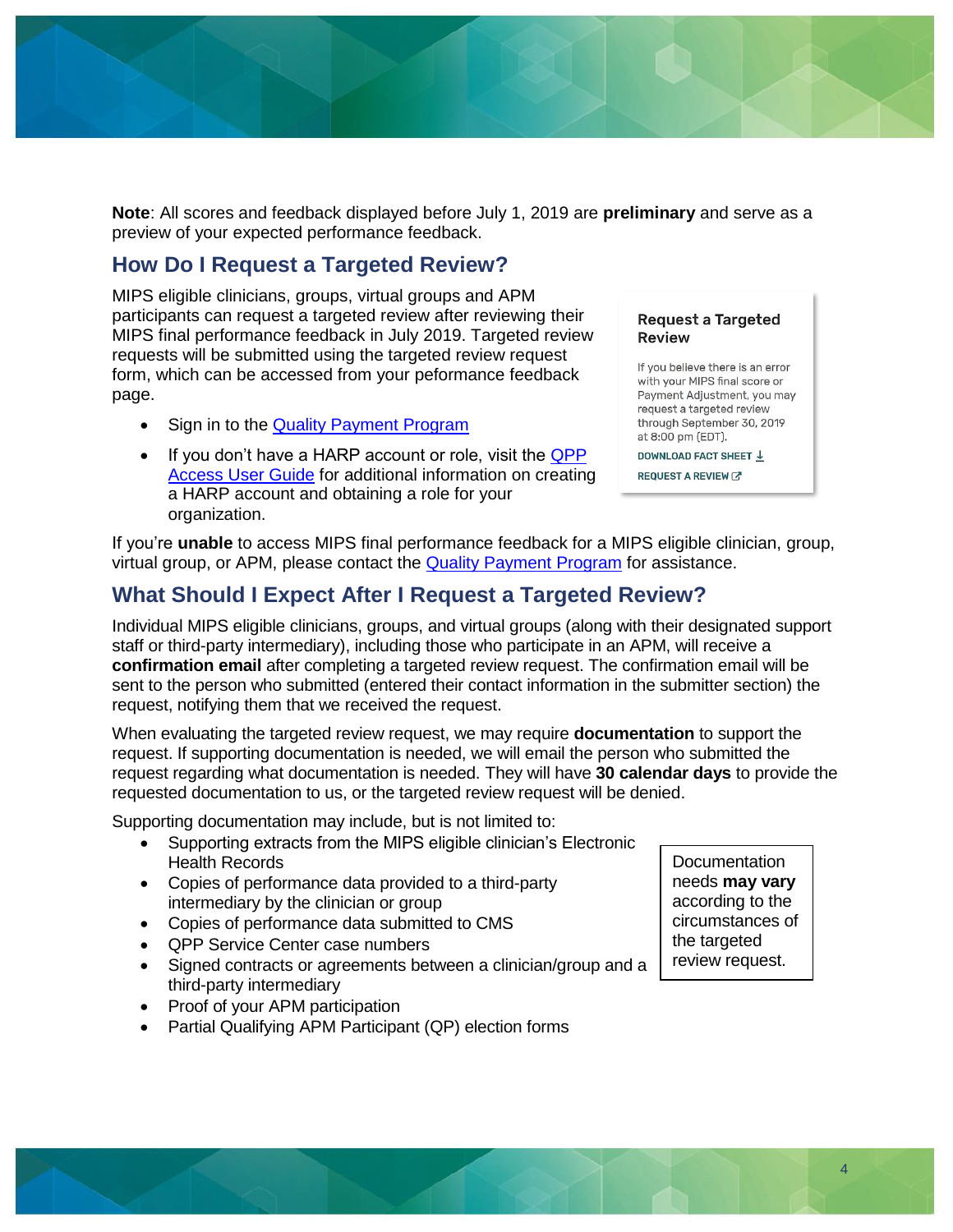You may provide additional documentation to support your request after our initial request. If you wish to do so, please reply to the email request and attach the additional documentation for us to

review.

Each request for targeted review is **reviewed** and either **approved or denied** based upon the information provided so include as much documentation as necessary to detail the circumstances of your request.

| If a targeted review request is denied, there<br>will be no change to the MIPS final score or<br>associated payment adjustment.                                                                                       | If a request for targeted review is approved,<br>the outcome will vary according to the<br>specific circumstances that were reviewed.                                                                                                                                                                                                                                                                                                                                                                                                  |
|-----------------------------------------------------------------------------------------------------------------------------------------------------------------------------------------------------------------------|----------------------------------------------------------------------------------------------------------------------------------------------------------------------------------------------------------------------------------------------------------------------------------------------------------------------------------------------------------------------------------------------------------------------------------------------------------------------------------------------------------------------------------------|
| For example, we may deny a request for<br>targeted review if the request is:<br>Duplicative of another request, or<br>If it is not related to the calculation of the<br>2020 MIPS payment adjustment<br>$factor(s)$ . | For example, we may determine that:<br>The clinician should have been excluded<br>from MIPS and therefore is ineligible for a<br>payment adjustment,<br>The weights of certain performance<br>$\bullet$<br>categories within the final score should be<br>redistributed (for example, if a<br>performance category should have been<br>weighted at zero percent), or<br>A performance category score needs to be<br>recalculated in accordance with the<br>scoring methodology for the affected<br>category (if technically feasible). |

If a targeted review request is **approved**, the final score and/or associated MIPS payment adjustment may be updated, if applicable; we will recalculate performance category scores and final scores to the extent possible based on data submitted during the performance year submission window that ended April 2, 2019.

Targeted review **outcomes** will be sent via email to the person who requested the targeted review. Specific changes to performance category scores, final scores and MIPS payment adjustments will be communicated through updated 2018 MIPS performance feedback. Performance feedback will be updated as soon as technically feasible.

**Please note, targeted review decisions are final and there will be no further review.**